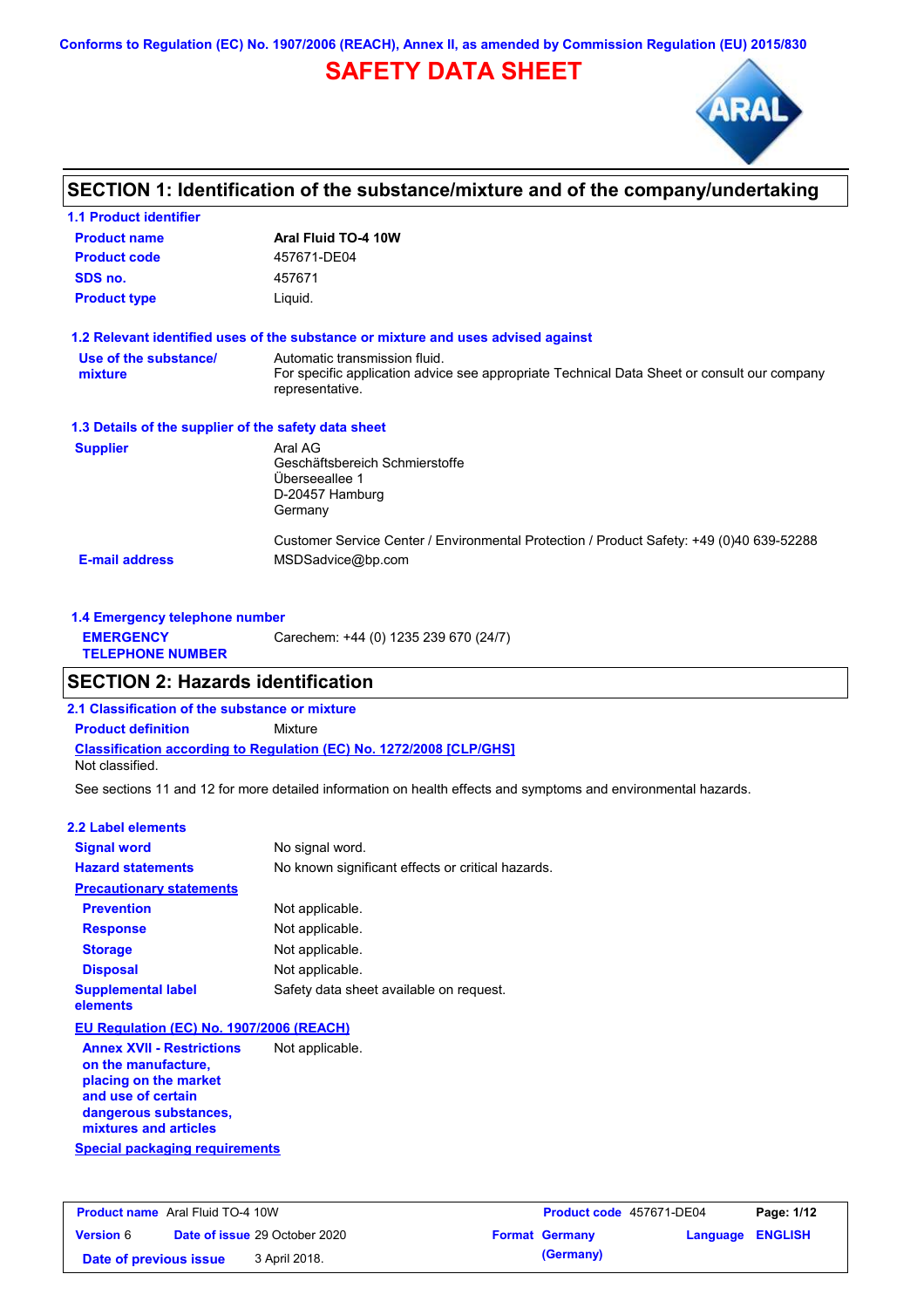## **SECTION 2: Hazards identification**

| <b>Containers to be fitted</b><br>with child-resistant<br>fastenings                                                     | Not applicable.                                                                                                                                                      |
|--------------------------------------------------------------------------------------------------------------------------|----------------------------------------------------------------------------------------------------------------------------------------------------------------------|
| <b>Tactile warning of danger</b>                                                                                         | Not applicable.                                                                                                                                                      |
| 2.3 Other hazards                                                                                                        |                                                                                                                                                                      |
| <b>Results of PBT and vPvB</b><br>assessment                                                                             | Product does not meet the criteria for PBT or vPvB according to Regulation (EC) No. 1907/2006,<br>Annex XIII.                                                        |
| <b>Product meets the criteria</b><br>for PBT or vPvB according<br>to Regulation (EC) No.<br><b>1907/2006, Annex XIII</b> | This mixture does not contain any substances that are assessed to be a PBT or a vPvB.                                                                                |
| Other hazards which do<br>not result in classification                                                                   | Defatting to the skin.<br>Experimental data on one or more of the components has been used to determine all or part of<br>the hazard classification of this product. |

## **SECTION 3: Composition/information on ingredients**

#### **3.2 Mixtures**

Mixture **Product definition**

Highly refined base oil (IP 346 DMSO extract < 3%). Proprietary performance additives.

| <b>Product/ingredient</b><br>name                                      | <b>Identifiers</b>                                            |      | % | <b>Regulation (EC) No.</b><br>1272/2008 [CLP] | <b>Type</b> |
|------------------------------------------------------------------------|---------------------------------------------------------------|------|---|-----------------------------------------------|-------------|
| Phenol, dodecyl-, sulphurised,<br>carbonates, calcium salts, overbased | REACH #: 01-2119524004-56<br>EC: 272-234-3<br>CAS: 68784-26-9 | ו≥ ≤ |   | Aquatic Chronic 4, H413                       | $[1]$       |
| Zinc $bis[O,O-bis(2-ethylhexyl)]$ bis<br>(dithiophosphate)             | REACH #: 01-2119493635-27<br>EC: 224-235-5<br>CAS: 4259-15-8  | ו≥ ≤ |   | Eye Dam. 1, H318<br>Aquatic Chronic 2, H411   | [1] [2]     |

**See Section 16 for the full text of the H statements declared above.**

#### **Type**

[1] Substance classified with a health or environmental hazard

[2] Substance with a workplace exposure limit

[3] Substance meets the criteria for PBT according to Regulation (EC) No. 1907/2006, Annex XIII

[4] Substance meets the criteria for vPvB according to Regulation (EC) No. 1907/2006, Annex XIII

[5] Substance of equivalent concern

[6] Additional disclosure due to company policy

Occupational exposure limits, if available, are listed in Section 8.

### **SECTION 4: First aid measures**

#### **4.1 Description of first aid measures**

| <b>Eye contact</b>                | In case of contact, immediately flush eyes with plenty of water for at least 15 minutes. Eyelids<br>should be held away from the eyeball to ensure thorough rinsing. Check for and remove any<br>contact lenses. Get medical attention. |
|-----------------------------------|-----------------------------------------------------------------------------------------------------------------------------------------------------------------------------------------------------------------------------------------|
| <b>Skin contact</b>               | Wash skin thoroughly with soap and water or use recognised skin cleanser. Remove<br>contaminated clothing and shoes. Wash clothing before reuse. Clean shoes thoroughly before<br>reuse. Get medical attention if irritation develops.  |
| <b>Inhalation</b>                 | If inhaled, remove to fresh air. Get medical attention if symptoms occur.                                                                                                                                                               |
| <b>Ingestion</b>                  | Do not induce vomiting unless directed to do so by medical personnel. Get medical attention if<br>symptoms occur.                                                                                                                       |
| <b>Protection of first-aiders</b> | No action shall be taken involving any personal risk or without suitable training.                                                                                                                                                      |

#### **4.2 Most important symptoms and effects, both acute and delayed**

See Section 11 for more detailed information on health effects and symptoms.

| <b>Potential acute health effects</b> |                                                                                                     |
|---------------------------------------|-----------------------------------------------------------------------------------------------------|
| <b>Inhalation</b>                     | Vapour inhalation under ambient conditions is not normally a problem due to low vapour<br>pressure. |
| Ingestion                             | No known significant effects or critical hazards.                                                   |
| <b>Skin contact</b>                   | Defatting to the skin. May cause skin dryness and irritation.                                       |
| Eye contact                           | Not classified as an eye irritant. Based on data available for this or related materials.           |

| <b>Product name</b> Aral Fluid TO-4 10W |  | <b>Product code</b> 457671-DE04      |  | Page: 2/12            |                  |  |
|-----------------------------------------|--|--------------------------------------|--|-----------------------|------------------|--|
| <b>Version 6</b>                        |  | <b>Date of issue 29 October 2020</b> |  | <b>Format Germany</b> | Language ENGLISH |  |
| Date of previous issue                  |  | 3 April 2018.                        |  | (Germany)             |                  |  |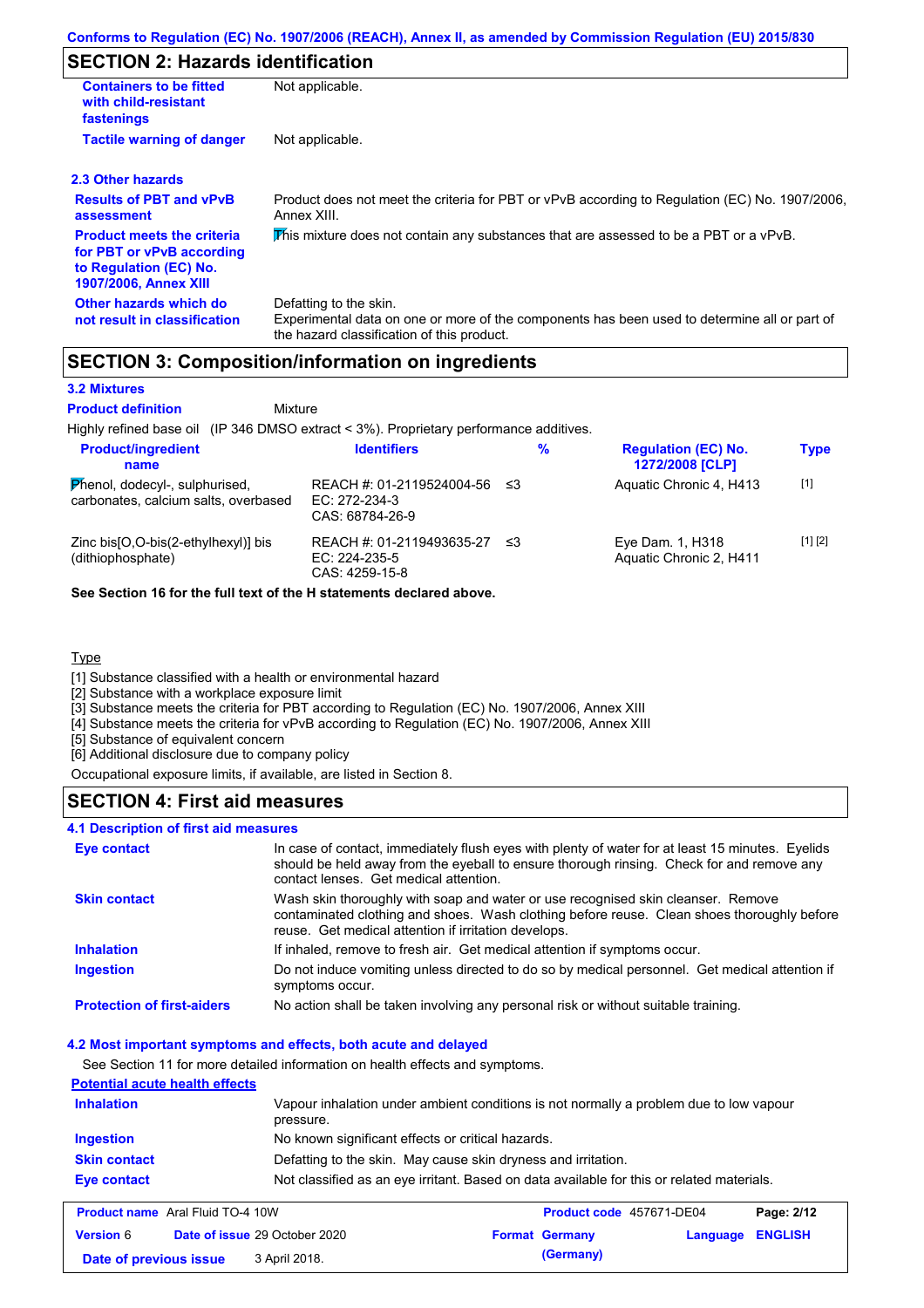#### **Conforms to Regulation (EC) No. 1907/2006 (REACH), Annex II, as amended by Commission Regulation (EU) 2015/830**

## **SECTION 4: First aid measures**

|                     | Delayed and immediate effects as well as chronic effects from short and long-term exposure                        |
|---------------------|-------------------------------------------------------------------------------------------------------------------|
| <b>Inhalation</b>   | Overexposure to the inhalation of airborne droplets or aerosols may cause irritation of the<br>respiratory tract. |
| <b>Ingestion</b>    | Ingestion of large quantities may cause nausea and diarrhoea.                                                     |
| <b>Skin contact</b> | Prolonged or repeated contact can defat the skin and lead to irritation and/or dermatitis.                        |
| <b>Eye contact</b>  | Potential risk of transient stinging or redness if accidental eye contact occurs.                                 |

### **4.3 Indication of any immediate medical attention and special treatment needed**

**Notes to physician** Treatment should in general be symptomatic and directed to relieving any effects.

## **SECTION 5: Firefighting measures**

| 5.1 Extinguishing media                                   |                                                                                                                                                                                                                                                                                                                                                                   |
|-----------------------------------------------------------|-------------------------------------------------------------------------------------------------------------------------------------------------------------------------------------------------------------------------------------------------------------------------------------------------------------------------------------------------------------------|
| <b>Suitable extinguishing</b><br>media                    | In case of fire, use foam, dry chemical or carbon dioxide extinguisher or spray.                                                                                                                                                                                                                                                                                  |
| <b>Unsuitable extinguishing</b><br>media                  | Do not use water jet. The use of a water jet may cause the fire to spread by splashing the<br>burning product.                                                                                                                                                                                                                                                    |
| 5.2 Special hazards arising from the substance or mixture |                                                                                                                                                                                                                                                                                                                                                                   |
| <b>Hazards from the</b><br>substance or mixture           | In a fire or if heated, a pressure increase will occur and the container may burst.                                                                                                                                                                                                                                                                               |
| <b>Hazardous combustion</b><br>products                   | Combustion products may include the following:<br>carbon oxides (CO, CO <sub>2</sub> ) (carbon monoxide, carbon dioxide)<br>phosphorus oxides<br>sulphur oxides (SO, SO <sub>2</sub> , etc.)                                                                                                                                                                      |
| 5.3 Advice for firefighters                               |                                                                                                                                                                                                                                                                                                                                                                   |
| <b>Special precautions for</b><br>fire-fighters           | No action shall be taken involving any personal risk or without suitable training. Promptly<br>isolate the scene by removing all persons from the vicinity of the incident if there is a fire.                                                                                                                                                                    |
| <b>Special protective</b><br>equipment for fire-fighters  | Fire-fighters should wear appropriate protective equipment and self-contained breathing<br>apparatus (SCBA) with a full face-piece operated in positive pressure mode. Clothing for fire-<br>fighters (including helmets, protective boots and gloves) conforming to European standard EN<br>469 will provide a basic level of protection for chemical incidents. |

## **SECTION 6: Accidental release measures**

| 6.1 Personal precautions, protective equipment and emergency procedures |                                                                                                                                                                                                                                                                                                                                                                                                |                                                                                                                                                                                                                                                                                       |          |                |
|-------------------------------------------------------------------------|------------------------------------------------------------------------------------------------------------------------------------------------------------------------------------------------------------------------------------------------------------------------------------------------------------------------------------------------------------------------------------------------|---------------------------------------------------------------------------------------------------------------------------------------------------------------------------------------------------------------------------------------------------------------------------------------|----------|----------------|
| For non-emergency<br>personnel                                          | appropriate personal protective equipment.                                                                                                                                                                                                                                                                                                                                                     | No action shall be taken involving any personal risk or without suitable training. Evacuate<br>surrounding areas. Keep unnecessary and unprotected personnel from entering. Do not touch<br>or walk through spilt material. Floors may be slippery; use care to avoid falling. Put on |          |                |
| For emergency responders                                                | emergency personnel".                                                                                                                                                                                                                                                                                                                                                                          | If specialised clothing is required to deal with the spillage, take note of any information in<br>Section 8 on suitable and unsuitable materials. See also the information in "For non-                                                                                               |          |                |
| <b>6.2 Environmental</b><br>precautions                                 | waterways, soil or air).                                                                                                                                                                                                                                                                                                                                                                       | Avoid dispersal of spilt material and runoff and contact with soil, waterways, drains and sewers.<br>Inform the relevant authorities if the product has caused environmental pollution (sewers,                                                                                       |          |                |
| 6.3 Methods and material for containment and cleaning up                |                                                                                                                                                                                                                                                                                                                                                                                                |                                                                                                                                                                                                                                                                                       |          |                |
| <b>Small spill</b>                                                      | Stop leak if without risk. Move containers from spill area. Absorb with an inert material and<br>place in an appropriate waste disposal container. Dispose of via a licensed waste disposal<br>contractor.                                                                                                                                                                                     |                                                                                                                                                                                                                                                                                       |          |                |
| <b>Large spill</b>                                                      | Stop leak if without risk. Move containers from spill area. Prevent entry into sewers, water<br>courses, basements or confined areas. Contain and collect spillage with non-combustible,<br>absorbent material e.g. sand, earth, vermiculite or diatomaceous earth and place in container<br>for disposal according to local regulations. Dispose of via a licensed waste disposal contractor. |                                                                                                                                                                                                                                                                                       |          |                |
| 6.4 Reference to other<br><b>sections</b>                               | See Section 1 for emergency contact information.<br>See Section 5 for firefighting measures.<br>See Section 12 for environmental precautions.                                                                                                                                                                                                                                                  | See Section 8 for information on appropriate personal protective equipment.<br>See Section 13 for additional waste treatment information.                                                                                                                                             |          |                |
| <b>Product name</b> Aral Fluid TO-4 10W                                 |                                                                                                                                                                                                                                                                                                                                                                                                | Product code 457671-DE04                                                                                                                                                                                                                                                              |          | Page: 3/12     |
| <b>Version 6</b>                                                        | Date of issue 29 October 2020                                                                                                                                                                                                                                                                                                                                                                  | <b>Format Germany</b>                                                                                                                                                                                                                                                                 | Language | <b>ENGLISH</b> |

**Date of previous issue** 3 April 2018. **(Germany)** 3 **(Germany)**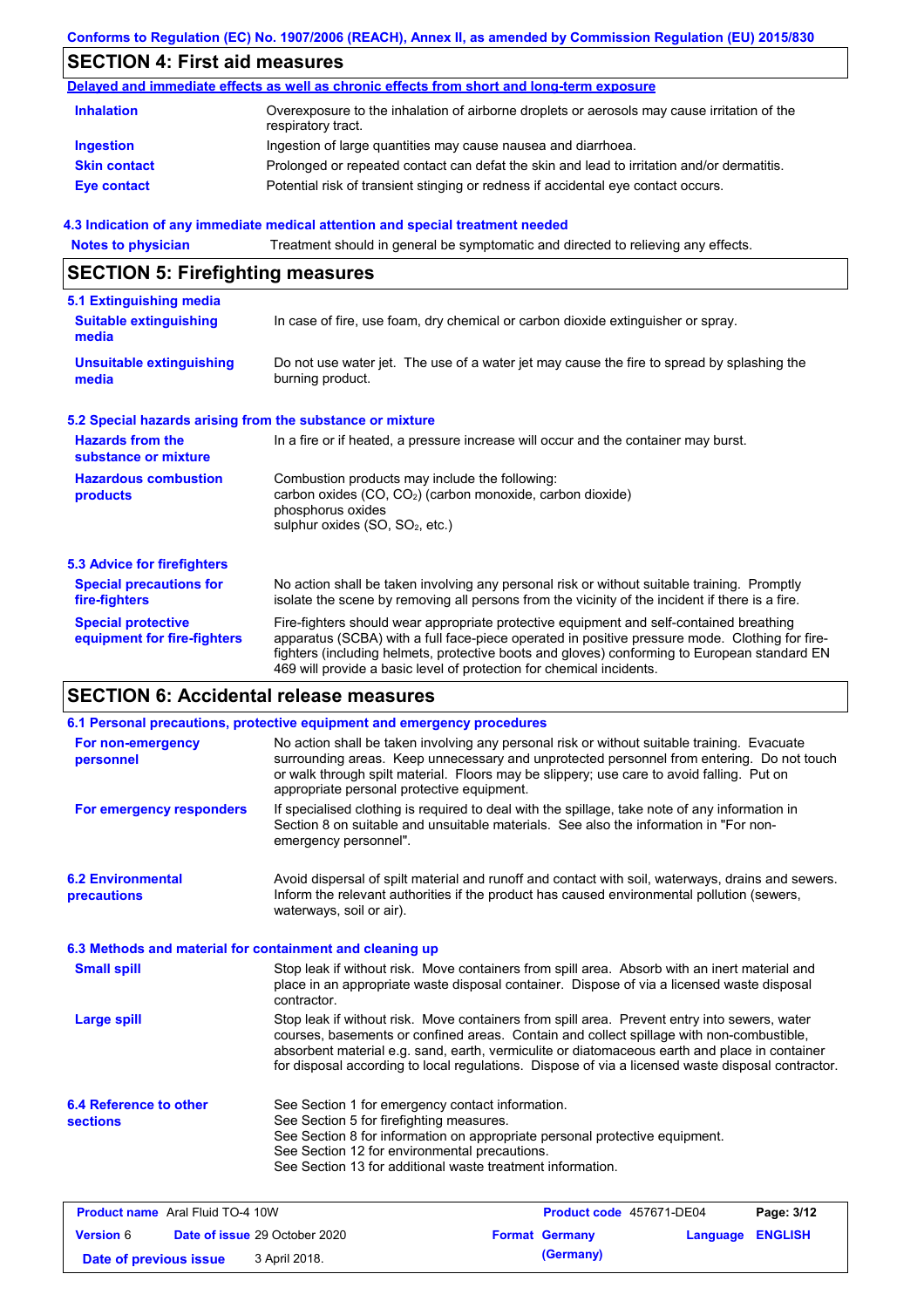### **SECTION 7: Handling and storage**

| 7.1 Precautions for safe handling                                                    |                                                                                                                                                                                                                                                                                                                                                                                                                                                                                          |
|--------------------------------------------------------------------------------------|------------------------------------------------------------------------------------------------------------------------------------------------------------------------------------------------------------------------------------------------------------------------------------------------------------------------------------------------------------------------------------------------------------------------------------------------------------------------------------------|
| <b>Protective measures</b>                                                           | Put on appropriate personal protective equipment.                                                                                                                                                                                                                                                                                                                                                                                                                                        |
| <b>Advice on general</b><br>occupational hygiene                                     | Eating, drinking and smoking should be prohibited in areas where this material is handled.<br>stored and processed. Wash thoroughly after handling. Remove contaminated clothing and<br>protective equipment before entering eating areas. See also Section 8 for additional<br>information on hygiene measures.                                                                                                                                                                         |
| <b>7.2 Conditions for safe</b><br>storage, including any<br><i>incompatibilities</i> | Store in accordance with local regulations. Store in a dry, cool and well-ventilated area, away<br>from incompatible materials (see Section 10). Keep away from heat and direct sunlight. Keep<br>container tightly closed and sealed until ready for use. Containers that have been opened must<br>be carefully resealed and kept upright to prevent leakage. Store and use only in equipment/<br>containers designed for use with this product. Do not store in unlabelled containers. |
| <b>Not suitable</b>                                                                  | Prolonged exposure to elevated temperature.                                                                                                                                                                                                                                                                                                                                                                                                                                              |
| <b>Germany - Storage code</b>                                                        | 10                                                                                                                                                                                                                                                                                                                                                                                                                                                                                       |
|                                                                                      |                                                                                                                                                                                                                                                                                                                                                                                                                                                                                          |

| 7.3 Specific end use(s) |  |
|-------------------------|--|
| <b>Recommendations</b>  |  |

See section 1.2 and Exposure scenarios in annex, if applicable.

### **SECTION 8: Exposure controls/personal protection**

### **8.1 Control parameters**

| <b>Occupational exposure limits</b>                                                                |  |                                                                                                                                                                                                                                                                                                                                                                                                                                                     |  |  |
|----------------------------------------------------------------------------------------------------|--|-----------------------------------------------------------------------------------------------------------------------------------------------------------------------------------------------------------------------------------------------------------------------------------------------------------------------------------------------------------------------------------------------------------------------------------------------------|--|--|
| <b>Product/ingredient name</b><br>$\mathbb{Z}$ inc bis[O,O-bis(2-ethylhexyl)] bis(dithiophosphate) |  | <b>Exposure limit values</b>                                                                                                                                                                                                                                                                                                                                                                                                                        |  |  |
|                                                                                                    |  | DFG MAC-values list (Germany).<br>TWA: 2 mg/m <sup>3</sup> 8 hours. Issued/Revised: 7/2013 Form: Inhalable fraction<br>PEAK: 4 mg/m <sup>3</sup> , 4 times per shift, 15 minutes. Issued/Revised: 7/2013<br>Form: Inhalable fraction<br>PEAK: 0.4 mg/m <sup>3</sup> , 4 times per shift, 15 minutes. Issued/Revised: 7/2012<br>Form: Respirable fraction<br>TWA: 0.1 mg/m <sup>3</sup> 8 hours. Issued/Revised: 7/2012 Form: Respirable<br>fraction |  |  |
| quidance only.                                                                                     |  | Whilst specific OELs for certain components may be shown in this section, other components may be present in any mist,<br>vapour or dust produced. Therefore, the specific OELs may not be applicable to the product as a whole and are provided for                                                                                                                                                                                                |  |  |
| <b>Recommended monitoring</b>                                                                      |  | If this product contains ingredients with exposure limits, personal, workplace atmosphere or                                                                                                                                                                                                                                                                                                                                                        |  |  |

**procedures**

biological monitoring may be required to determine the effectiveness of the ventilation or other control measures and/or the necessity to use respiratory protective equipment. Reference should be made to monitoring standards, such as the following: European Standard EN 689 (Workplace atmospheres - Guidance for the assessment of exposure by inhalation to chemical agents for comparison with limit values and measurement strategy) European Standard EN 14042 (Workplace atmospheres - Guide for the application and use of procedures for the assessment of exposure to chemical and biological agents) European Standard EN 482 (Workplace atmospheres - General requirements for the performance of procedures for the measurement of chemical agents) Reference to national guidance documents for methods for the determination of hazardous substances will also be required.

#### **Derived No Effect Level**

No DNELs/DMELs available.

#### **Predicted No Effect Concentration**

No PNECs available

### **8.2 Exposure controls**

| <b>Appropriate engineering</b> | Provide exhaust ventilation or other engineering controls to keep the relevant airborne          |
|--------------------------------|--------------------------------------------------------------------------------------------------|
| <b>controls</b>                | concentrations below their respective occupational exposure limits.                              |
|                                | All activities involving chemicals should be assessed for their risks to health, to ensure       |
|                                | exposures are adequately controlled. Personal protective equipment should only be considered     |
|                                | after other forms of control measures (e.g. engineering controls) have been suitably evaluated.  |
|                                | Personal protective equipment should conform to appropriate standards, be suitable for use, be   |
|                                | kept in good condition and properly maintained.                                                  |
|                                | Your supplier of personal protective equipment should be consulted for advice on selection and   |
|                                | appropriate standards. For further information contact your national organisation for standards. |
|                                | The final choice of protective equipment will depend upon a risk assessment. It is important to  |
|                                | ensure that all items of personal protective equipment are compatible.                           |

#### **Individual protection measures**

| <b>Product name</b> Aral Fluid TO-4 10W |  |                                      | Product code 457671-DE04 |                       | Page: 4/12       |  |
|-----------------------------------------|--|--------------------------------------|--------------------------|-----------------------|------------------|--|
| <b>Version 6</b>                        |  | <b>Date of issue 29 October 2020</b> |                          | <b>Format Germany</b> | Language ENGLISH |  |
| Date of previous issue                  |  | 3 April 2018.                        |                          | (Germany)             |                  |  |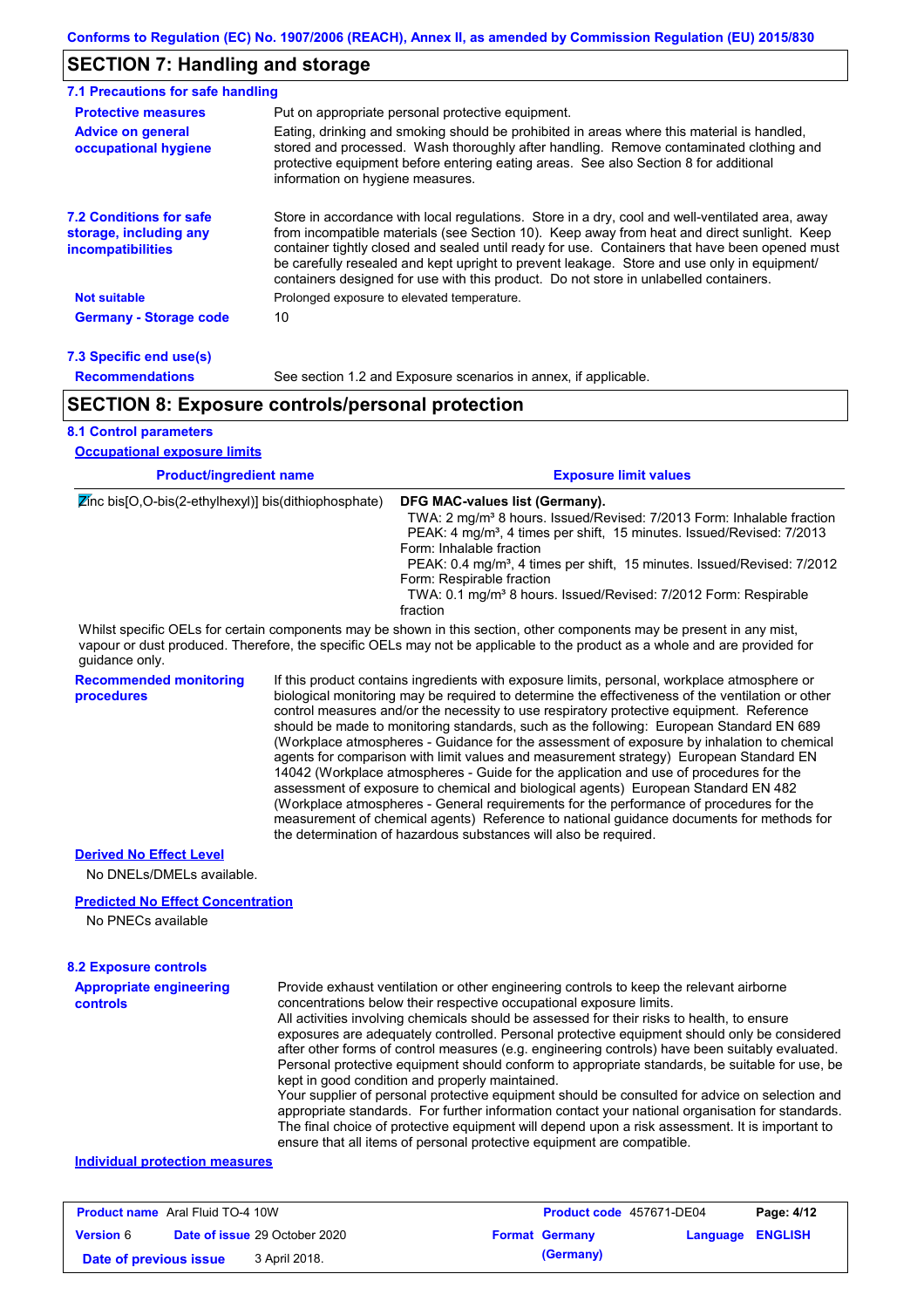# **SECTION 8: Exposure controls/personal protection**

| <b>Hygiene measures</b>       | Wash hands, forearms and face thoroughly after handling chemical products, before eating,<br>smoking and using the lavatory and at the end of the working period. Ensure that eyewash<br>stations and safety showers are close to the workstation location.                                                                                                                                                                                                                                                                                                                                                                                       |
|-------------------------------|---------------------------------------------------------------------------------------------------------------------------------------------------------------------------------------------------------------------------------------------------------------------------------------------------------------------------------------------------------------------------------------------------------------------------------------------------------------------------------------------------------------------------------------------------------------------------------------------------------------------------------------------------|
| <b>Respiratory protection</b> | In case of insufficient ventilation, wear suitable respiratory equipment.<br>The correct choice of respiratory protection depends upon the chemicals being handled, the<br>conditions of work and use, and the condition of the respiratory equipment. Safety procedures<br>should be developed for each intended application. Respiratory protection equipment should<br>therefore be chosen in consultation with the supplier/manufacturer and with a full assessment<br>of the working conditions.                                                                                                                                             |
| <b>Eye/face protection</b>    | Safety glasses with side shields.                                                                                                                                                                                                                                                                                                                                                                                                                                                                                                                                                                                                                 |
| <b>Skin protection</b>        |                                                                                                                                                                                                                                                                                                                                                                                                                                                                                                                                                                                                                                                   |
| <b>Hand protection</b>        | <b>General Information:</b>                                                                                                                                                                                                                                                                                                                                                                                                                                                                                                                                                                                                                       |
|                               | Because specific work environments and material handling practices vary, safety procedures<br>should be developed for each intended application. The correct choice of protective gloves<br>depends upon the chemicals being handled, and the conditions of work and use. Most gloves<br>provide protection for only a limited time before they must be discarded and replaced (even the<br>best chemically resistant gloves will break down after repeated chemical exposures).                                                                                                                                                                  |
|                               | Gloves should be chosen in consultation with the supplier / manufacturer and taking account of<br>a full assessment of the working conditions.                                                                                                                                                                                                                                                                                                                                                                                                                                                                                                    |
|                               | Recommended: Nitrile gloves.<br><b>Breakthrough time:</b>                                                                                                                                                                                                                                                                                                                                                                                                                                                                                                                                                                                         |
|                               | Breakthrough time data are generated by glove manufacturers under laboratory test conditions<br>and represent how long a glove can be expected to provide effective permeation resistance. It<br>is important when following breakthrough time recommendations that actual workplace<br>conditions are taken into account. Always consult with your glove supplier for up-to-date<br>technical information on breakthrough times for the recommended glove type.<br>Our recommendations on the selection of gloves are as follows:                                                                                                                |
|                               | Continuous contact:                                                                                                                                                                                                                                                                                                                                                                                                                                                                                                                                                                                                                               |
|                               | Gloves with a minimum breakthrough time of 240 minutes, or >480 minutes if suitable gloves<br>can be obtained.<br>If suitable gloves are not available to offer that level of protection, gloves with shorter<br>breakthrough times may be acceptable as long as appropriate glove maintenance and<br>replacement regimes are determined and adhered to.                                                                                                                                                                                                                                                                                          |
|                               | Short-term / splash protection:                                                                                                                                                                                                                                                                                                                                                                                                                                                                                                                                                                                                                   |
|                               | Recommended breakthrough times as above.<br>It is recognised that for short-term, transient exposures, gloves with shorter breakthrough times<br>may commonly be used. Therefore, appropriate maintenance and replacement regimes must<br>be determined and rigorously followed.                                                                                                                                                                                                                                                                                                                                                                  |
|                               | <b>Glove Thickness:</b>                                                                                                                                                                                                                                                                                                                                                                                                                                                                                                                                                                                                                           |
|                               | For general applications, we recommend gloves with a thickness typically greater than 0.35 mm.                                                                                                                                                                                                                                                                                                                                                                                                                                                                                                                                                    |
|                               | It should be emphasised that glove thickness is not necessarily a good predictor of glove<br>resistance to a specific chemical, as the permeation efficiency of the glove will be dependent<br>on the exact composition of the glove material. Therefore, glove selection should also be based<br>on consideration of the task requirements and knowledge of breakthrough times.<br>Glove thickness may also vary depending on the glove manufacturer, the glove type and the<br>glove model. Therefore, the manufacturers' technical data should always be taken into account<br>to ensure selection of the most appropriate glove for the task. |
|                               | Note: Depending on the activity being conducted, gloves of varying thickness may be required<br>for specific tasks. For example:                                                                                                                                                                                                                                                                                                                                                                                                                                                                                                                  |
|                               | • Thinner gloves (down to 0.1 mm or less) may be required where a high degree of manual<br>dexterity is needed. However, these gloves are only likely to give short duration protection and<br>would normally be just for single use applications, then disposed of.                                                                                                                                                                                                                                                                                                                                                                              |
|                               | • Thicker gloves (up to 3 mm or more) may be required where there is a mechanical (as well<br>as a chemical) risk i.e. where there is abrasion or puncture potential.                                                                                                                                                                                                                                                                                                                                                                                                                                                                             |

| <b>Product name</b> Aral Fluid TO-4 10W |  |                                      | <b>Product code</b> 457671-DE04 |                       | Page: 5/12 |                |
|-----------------------------------------|--|--------------------------------------|---------------------------------|-----------------------|------------|----------------|
| <b>Version 6</b>                        |  | <b>Date of issue 29 October 2020</b> |                                 | <b>Format Germany</b> | Language   | <b>ENGLISH</b> |
| Date of previous issue                  |  | 3 April 2018.                        |                                 | (Germany)             |            |                |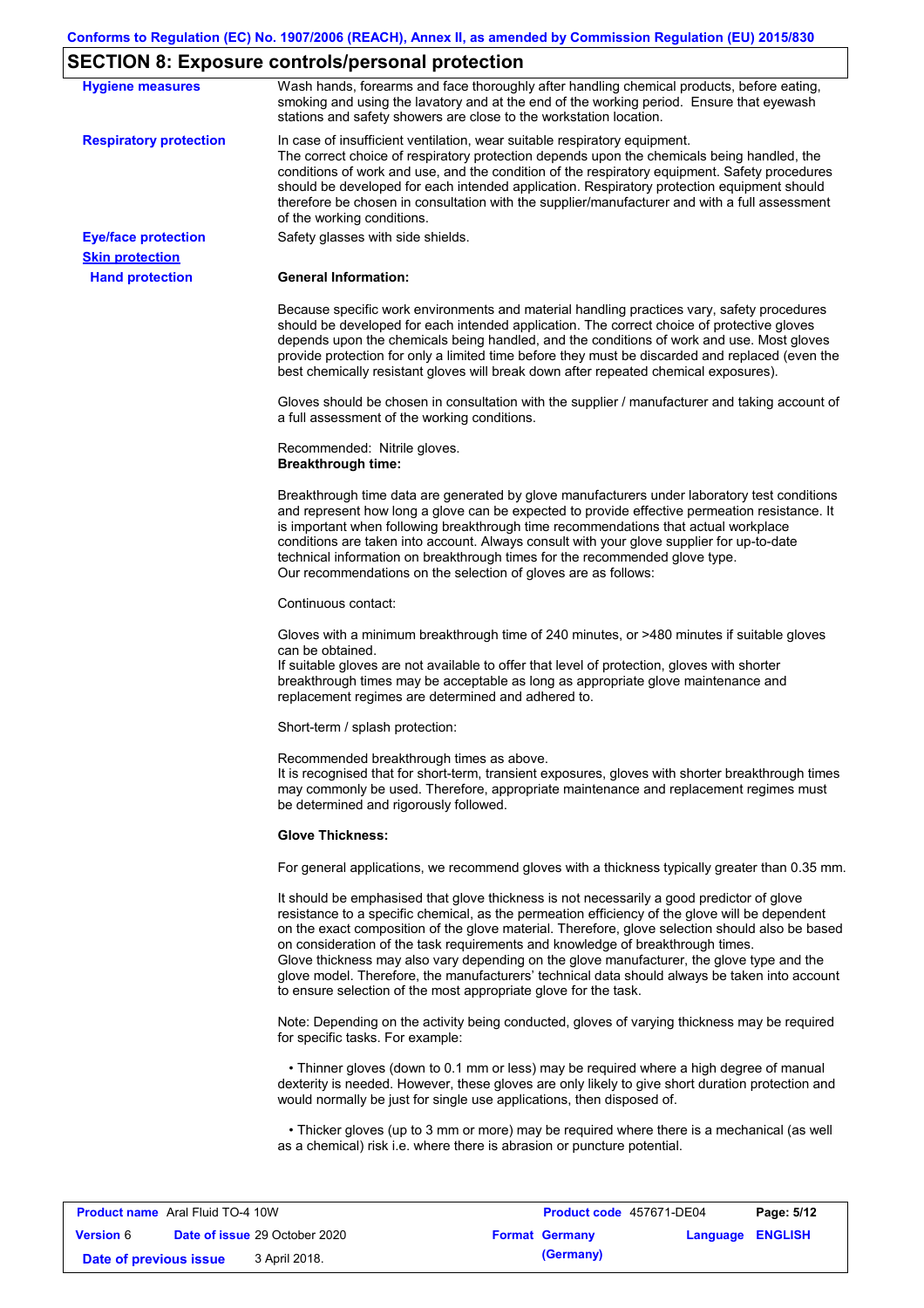# **SECTION 8: Exposure controls/personal protection**

| <b>Skin and body</b>                             | Use of protective clothing is good industrial practice.                                                                                                                                                                                                                                                                                                                                                                                                                                                                                                                                                                    |
|--------------------------------------------------|----------------------------------------------------------------------------------------------------------------------------------------------------------------------------------------------------------------------------------------------------------------------------------------------------------------------------------------------------------------------------------------------------------------------------------------------------------------------------------------------------------------------------------------------------------------------------------------------------------------------------|
|                                                  | Personal protective equipment for the body should be selected based on the task being<br>performed and the risks involved and should be approved by a specialist before handling this<br>product.<br>Cotton or polyester/cotton overalls will only provide protection against light superficial<br>contamination that will not soak through to the skin. Overalls should be laundered on a regular<br>basis. When the risk of skin exposure is high (e.g. when cleaning up spillages or if there is a<br>risk of splashing) then chemical resistant aprons and/or impervious chemical suits and boots<br>will be required. |
| <b>Refer to standards:</b>                       | Respiratory protection: EN 529<br>Gloves: EN 420, EN 374<br>Eye protection: EN 166<br>Filtering half-mask: EN 149<br>Filtering half-mask with valve: EN 405<br>Half-mask: EN 140 plus filter<br>Full-face mask: EN 136 plus filter<br>Particulate filters: EN 143<br>Gas/combined filters: EN 14387                                                                                                                                                                                                                                                                                                                        |
| <b>Environmental exposure</b><br><b>controls</b> | Emissions from ventilation or work process equipment should be checked to ensure they<br>comply with the requirements of environmental protection legislation. In some cases, fume<br>scrubbers, filters or engineering modifications to the process equipment will be necessary to<br>reduce emissions to acceptable levels.                                                                                                                                                                                                                                                                                              |

## **SECTION 9: Physical and chemical properties**

### **9.1 Information on basic physical and chemical properties**

| <b>Appearance</b>                                      |                                                                                                                                          |
|--------------------------------------------------------|------------------------------------------------------------------------------------------------------------------------------------------|
| <b>Physical state</b>                                  | Liquid.                                                                                                                                  |
| <b>Colour</b>                                          | Amber                                                                                                                                    |
| <b>Odour</b>                                           | Not available.                                                                                                                           |
| <b>Odour threshold</b>                                 | Not available.                                                                                                                           |
| pH                                                     | Not available.                                                                                                                           |
| <b>Melting point/freezing point</b>                    | Not available.                                                                                                                           |
| Initial boiling point and boiling<br>range             | Not available.                                                                                                                           |
| <b>Pour point</b>                                      | $<$ -30 $^{\circ}$ C                                                                                                                     |
| <b>Flash point</b>                                     | Open cup: >200°C (>392°F) [Cleveland.]                                                                                                   |
| <b>Evaporation rate</b>                                | Not available.                                                                                                                           |
| <b>Flammability (solid, gas)</b>                       | Not available.                                                                                                                           |
| <b>Upper/lower flammability or</b><br>explosive limits | Not available.                                                                                                                           |
| <b>Vapour pressure</b>                                 | Not available.                                                                                                                           |
| <b>Vapour density</b>                                  | Not available.                                                                                                                           |
| <b>Relative density</b>                                | Not available.                                                                                                                           |
| <b>Density</b>                                         | <1000 kg/m <sup>3</sup> (<1 g/cm <sup>3</sup> ) at 15 <sup>°</sup> C                                                                     |
| <b>Solubility(ies)</b>                                 | insoluble in water.                                                                                                                      |
| <b>Partition coefficient: n-octanol/</b><br>water      | Not available.                                                                                                                           |
| <b>Auto-ignition temperature</b>                       | Not available.                                                                                                                           |
| <b>Decomposition temperature</b>                       | Not available.                                                                                                                           |
| <b>Viscosity</b>                                       | Kinematic: 40.2 mm <sup>2</sup> /s (40.2 cSt) at 40 $^{\circ}$ C<br>Kinematic: 6 to 7 mm <sup>2</sup> /s (6 to 7 cSt) at $100^{\circ}$ C |
| <b>Explosive properties</b>                            | Not available.                                                                                                                           |
| <b>Oxidising properties</b>                            | Not available.                                                                                                                           |

#### **9.2 Other information**

No additional information.

| <b>Product name</b> Aral Fluid TO-4 10W |  |                                      | <b>Product code</b> 457671-DE04 |                       | Page: 6/12       |  |
|-----------------------------------------|--|--------------------------------------|---------------------------------|-----------------------|------------------|--|
| <b>Version 6</b>                        |  | <b>Date of issue 29 October 2020</b> |                                 | <b>Format Germany</b> | Language ENGLISH |  |
| Date of previous issue                  |  | 3 April 2018.                        |                                 | (Germany)             |                  |  |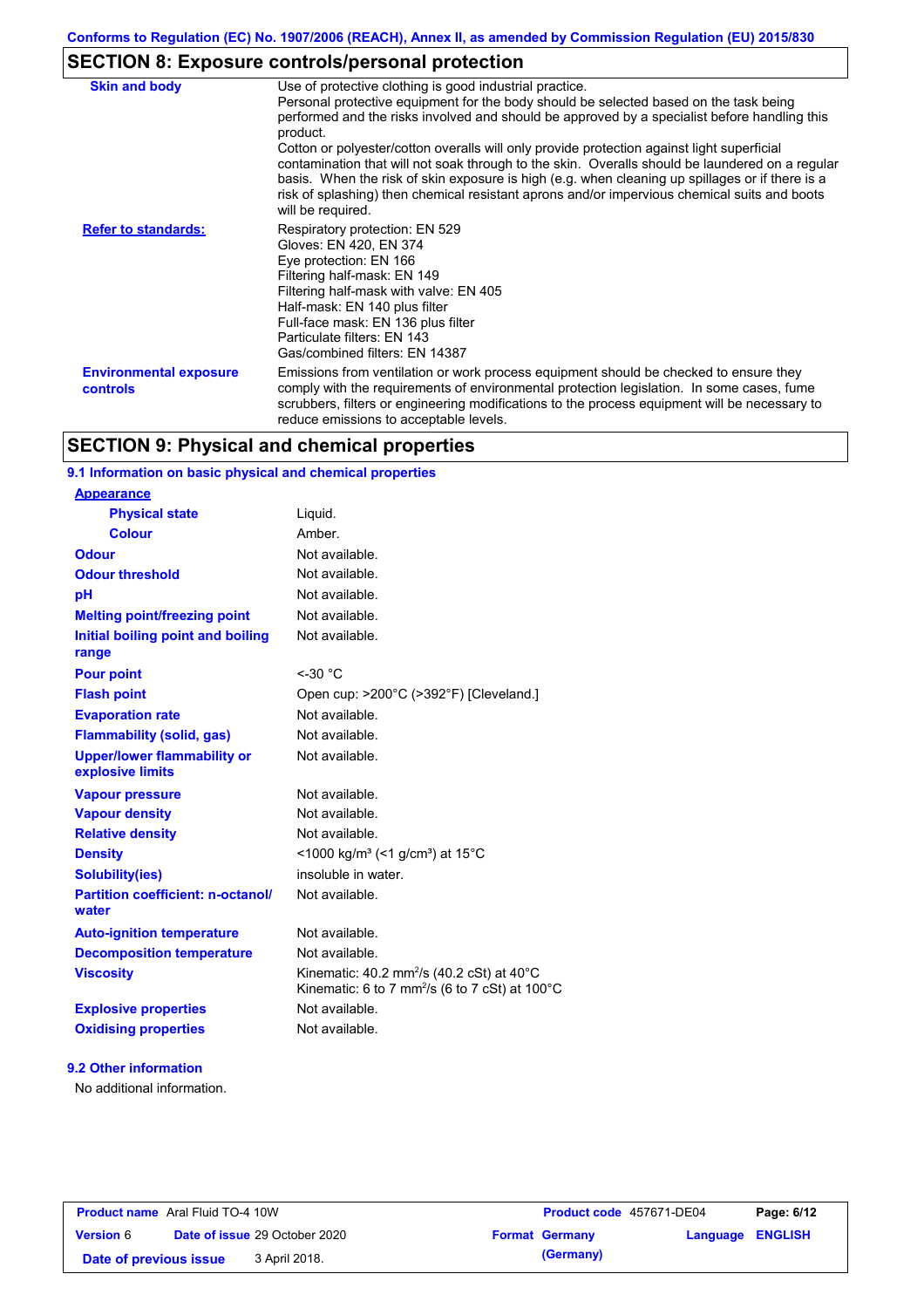| <b>SECTION 10: Stability and reactivity</b>       |                                                                                                                                                                         |  |  |  |
|---------------------------------------------------|-------------------------------------------------------------------------------------------------------------------------------------------------------------------------|--|--|--|
| <b>10.1 Reactivity</b>                            | No specific test data available for this product. Refer to Conditions to avoid and Incompatible<br>materials for additional information.                                |  |  |  |
| <b>10.2 Chemical stability</b>                    | The product is stable.                                                                                                                                                  |  |  |  |
| <b>10.3 Possibility of</b><br>hazardous reactions | Under normal conditions of storage and use, hazardous reactions will not occur.<br>Under normal conditions of storage and use, hazardous polymerisation will not occur. |  |  |  |
| <b>10.4 Conditions to avoid</b>                   | Avoid all possible sources of ignition (spark or flame).                                                                                                                |  |  |  |
| <b>10.5 Incompatible materials</b>                | Reactive or incompatible with the following materials: oxidising materials.                                                                                             |  |  |  |
| <b>10.6 Hazardous</b><br>decomposition products   | Under normal conditions of storage and use, hazardous decomposition products should not be<br>produced.                                                                 |  |  |  |

## **SECTION 11: Toxicological information**

| <b>Acute toxicity estimates</b><br>Not available.<br><b>Information on likely</b><br>Routes of entry anticipated: Dermal, Inhalation.<br>routes of exposure<br><b>Potential acute health effects</b><br><b>Inhalation</b><br>Vapour inhalation under ambient conditions is not normally a problem due to low vapour<br>pressure.<br>No known significant effects or critical hazards.<br><b>Ingestion</b><br><b>Skin contact</b><br>Defatting to the skin. May cause skin dryness and irritation.<br>Not classified as an eye irritant. Based on data available for this or related materials.<br><b>Eye contact</b><br>Symptoms related to the physical, chemical and toxicological characteristics<br><b>Inhalation</b><br>May be harmful by inhalation if exposure to vapour, mists or fumes resulting from thermal<br>decomposition products occurs.<br>No specific data.<br><b>Ingestion</b><br><b>Skin contact</b><br>Adverse symptoms may include the following:<br>irritation<br>dryness<br>cracking<br>No specific data.<br><b>Eye contact</b><br>Delayed and immediate effects as well as chronic effects from short and long-term exposure<br><b>Inhalation</b><br>Overexposure to the inhalation of airborne droplets or aerosols may cause irritation of the<br>respiratory tract.<br><b>Ingestion</b><br>Ingestion of large quantities may cause nausea and diarrhoea.<br>Prolonged or repeated contact can defat the skin and lead to irritation and/or dermatitis.<br><b>Skin contact</b><br>Potential risk of transient stinging or redness if accidental eye contact occurs.<br><b>Eye contact</b><br><b>Potential chronic health effects</b><br>General<br>No known significant effects or critical hazards.<br>No known significant effects or critical hazards.<br><b>Carcinogenicity</b><br><b>Mutagenicity</b><br>No known significant effects or critical hazards.<br><b>Developmental effects</b><br>No known significant effects or critical hazards.<br><b>Fertility effects</b><br>No known significant effects or critical hazards. | 11.1 Information on toxicological effects |  |
|------------------------------------------------------------------------------------------------------------------------------------------------------------------------------------------------------------------------------------------------------------------------------------------------------------------------------------------------------------------------------------------------------------------------------------------------------------------------------------------------------------------------------------------------------------------------------------------------------------------------------------------------------------------------------------------------------------------------------------------------------------------------------------------------------------------------------------------------------------------------------------------------------------------------------------------------------------------------------------------------------------------------------------------------------------------------------------------------------------------------------------------------------------------------------------------------------------------------------------------------------------------------------------------------------------------------------------------------------------------------------------------------------------------------------------------------------------------------------------------------------------------------------------------------------------------------------------------------------------------------------------------------------------------------------------------------------------------------------------------------------------------------------------------------------------------------------------------------------------------------------------------------------------------------------------------------------------------------------------------------------------------------------------------------------------------|-------------------------------------------|--|
|                                                                                                                                                                                                                                                                                                                                                                                                                                                                                                                                                                                                                                                                                                                                                                                                                                                                                                                                                                                                                                                                                                                                                                                                                                                                                                                                                                                                                                                                                                                                                                                                                                                                                                                                                                                                                                                                                                                                                                                                                                                                  |                                           |  |
|                                                                                                                                                                                                                                                                                                                                                                                                                                                                                                                                                                                                                                                                                                                                                                                                                                                                                                                                                                                                                                                                                                                                                                                                                                                                                                                                                                                                                                                                                                                                                                                                                                                                                                                                                                                                                                                                                                                                                                                                                                                                  |                                           |  |
|                                                                                                                                                                                                                                                                                                                                                                                                                                                                                                                                                                                                                                                                                                                                                                                                                                                                                                                                                                                                                                                                                                                                                                                                                                                                                                                                                                                                                                                                                                                                                                                                                                                                                                                                                                                                                                                                                                                                                                                                                                                                  |                                           |  |
|                                                                                                                                                                                                                                                                                                                                                                                                                                                                                                                                                                                                                                                                                                                                                                                                                                                                                                                                                                                                                                                                                                                                                                                                                                                                                                                                                                                                                                                                                                                                                                                                                                                                                                                                                                                                                                                                                                                                                                                                                                                                  |                                           |  |
|                                                                                                                                                                                                                                                                                                                                                                                                                                                                                                                                                                                                                                                                                                                                                                                                                                                                                                                                                                                                                                                                                                                                                                                                                                                                                                                                                                                                                                                                                                                                                                                                                                                                                                                                                                                                                                                                                                                                                                                                                                                                  |                                           |  |
|                                                                                                                                                                                                                                                                                                                                                                                                                                                                                                                                                                                                                                                                                                                                                                                                                                                                                                                                                                                                                                                                                                                                                                                                                                                                                                                                                                                                                                                                                                                                                                                                                                                                                                                                                                                                                                                                                                                                                                                                                                                                  |                                           |  |
|                                                                                                                                                                                                                                                                                                                                                                                                                                                                                                                                                                                                                                                                                                                                                                                                                                                                                                                                                                                                                                                                                                                                                                                                                                                                                                                                                                                                                                                                                                                                                                                                                                                                                                                                                                                                                                                                                                                                                                                                                                                                  |                                           |  |
|                                                                                                                                                                                                                                                                                                                                                                                                                                                                                                                                                                                                                                                                                                                                                                                                                                                                                                                                                                                                                                                                                                                                                                                                                                                                                                                                                                                                                                                                                                                                                                                                                                                                                                                                                                                                                                                                                                                                                                                                                                                                  |                                           |  |
|                                                                                                                                                                                                                                                                                                                                                                                                                                                                                                                                                                                                                                                                                                                                                                                                                                                                                                                                                                                                                                                                                                                                                                                                                                                                                                                                                                                                                                                                                                                                                                                                                                                                                                                                                                                                                                                                                                                                                                                                                                                                  |                                           |  |
|                                                                                                                                                                                                                                                                                                                                                                                                                                                                                                                                                                                                                                                                                                                                                                                                                                                                                                                                                                                                                                                                                                                                                                                                                                                                                                                                                                                                                                                                                                                                                                                                                                                                                                                                                                                                                                                                                                                                                                                                                                                                  |                                           |  |
|                                                                                                                                                                                                                                                                                                                                                                                                                                                                                                                                                                                                                                                                                                                                                                                                                                                                                                                                                                                                                                                                                                                                                                                                                                                                                                                                                                                                                                                                                                                                                                                                                                                                                                                                                                                                                                                                                                                                                                                                                                                                  |                                           |  |
|                                                                                                                                                                                                                                                                                                                                                                                                                                                                                                                                                                                                                                                                                                                                                                                                                                                                                                                                                                                                                                                                                                                                                                                                                                                                                                                                                                                                                                                                                                                                                                                                                                                                                                                                                                                                                                                                                                                                                                                                                                                                  |                                           |  |
|                                                                                                                                                                                                                                                                                                                                                                                                                                                                                                                                                                                                                                                                                                                                                                                                                                                                                                                                                                                                                                                                                                                                                                                                                                                                                                                                                                                                                                                                                                                                                                                                                                                                                                                                                                                                                                                                                                                                                                                                                                                                  |                                           |  |
|                                                                                                                                                                                                                                                                                                                                                                                                                                                                                                                                                                                                                                                                                                                                                                                                                                                                                                                                                                                                                                                                                                                                                                                                                                                                                                                                                                                                                                                                                                                                                                                                                                                                                                                                                                                                                                                                                                                                                                                                                                                                  |                                           |  |
|                                                                                                                                                                                                                                                                                                                                                                                                                                                                                                                                                                                                                                                                                                                                                                                                                                                                                                                                                                                                                                                                                                                                                                                                                                                                                                                                                                                                                                                                                                                                                                                                                                                                                                                                                                                                                                                                                                                                                                                                                                                                  |                                           |  |
|                                                                                                                                                                                                                                                                                                                                                                                                                                                                                                                                                                                                                                                                                                                                                                                                                                                                                                                                                                                                                                                                                                                                                                                                                                                                                                                                                                                                                                                                                                                                                                                                                                                                                                                                                                                                                                                                                                                                                                                                                                                                  |                                           |  |
|                                                                                                                                                                                                                                                                                                                                                                                                                                                                                                                                                                                                                                                                                                                                                                                                                                                                                                                                                                                                                                                                                                                                                                                                                                                                                                                                                                                                                                                                                                                                                                                                                                                                                                                                                                                                                                                                                                                                                                                                                                                                  |                                           |  |
|                                                                                                                                                                                                                                                                                                                                                                                                                                                                                                                                                                                                                                                                                                                                                                                                                                                                                                                                                                                                                                                                                                                                                                                                                                                                                                                                                                                                                                                                                                                                                                                                                                                                                                                                                                                                                                                                                                                                                                                                                                                                  |                                           |  |
|                                                                                                                                                                                                                                                                                                                                                                                                                                                                                                                                                                                                                                                                                                                                                                                                                                                                                                                                                                                                                                                                                                                                                                                                                                                                                                                                                                                                                                                                                                                                                                                                                                                                                                                                                                                                                                                                                                                                                                                                                                                                  |                                           |  |
|                                                                                                                                                                                                                                                                                                                                                                                                                                                                                                                                                                                                                                                                                                                                                                                                                                                                                                                                                                                                                                                                                                                                                                                                                                                                                                                                                                                                                                                                                                                                                                                                                                                                                                                                                                                                                                                                                                                                                                                                                                                                  |                                           |  |
|                                                                                                                                                                                                                                                                                                                                                                                                                                                                                                                                                                                                                                                                                                                                                                                                                                                                                                                                                                                                                                                                                                                                                                                                                                                                                                                                                                                                                                                                                                                                                                                                                                                                                                                                                                                                                                                                                                                                                                                                                                                                  |                                           |  |
|                                                                                                                                                                                                                                                                                                                                                                                                                                                                                                                                                                                                                                                                                                                                                                                                                                                                                                                                                                                                                                                                                                                                                                                                                                                                                                                                                                                                                                                                                                                                                                                                                                                                                                                                                                                                                                                                                                                                                                                                                                                                  |                                           |  |
|                                                                                                                                                                                                                                                                                                                                                                                                                                                                                                                                                                                                                                                                                                                                                                                                                                                                                                                                                                                                                                                                                                                                                                                                                                                                                                                                                                                                                                                                                                                                                                                                                                                                                                                                                                                                                                                                                                                                                                                                                                                                  |                                           |  |
|                                                                                                                                                                                                                                                                                                                                                                                                                                                                                                                                                                                                                                                                                                                                                                                                                                                                                                                                                                                                                                                                                                                                                                                                                                                                                                                                                                                                                                                                                                                                                                                                                                                                                                                                                                                                                                                                                                                                                                                                                                                                  |                                           |  |

# **SECTION 12: Ecological information**

| <b>12.1 Toxicity</b> |                             |  |
|----------------------|-----------------------------|--|
|                      | <b>Environmental hazard</b> |  |

**ds** Not classified as dangerous Product not classified for environmental effects. Based on data available for this or related materials.

#### **12.2 Persistence and degradability**

Expected to be biodegradable.

| <b>Product name</b> Aral Fluid TO-4 10W |  |                                      | Product code 457671-DE04 |                       | Page: 7/12              |  |
|-----------------------------------------|--|--------------------------------------|--------------------------|-----------------------|-------------------------|--|
| <b>Version 6</b>                        |  | <b>Date of issue 29 October 2020</b> |                          | <b>Format Germany</b> | <b>Language ENGLISH</b> |  |
| Date of previous issue                  |  | 3 April 2018.                        |                          | (Germany)             |                         |  |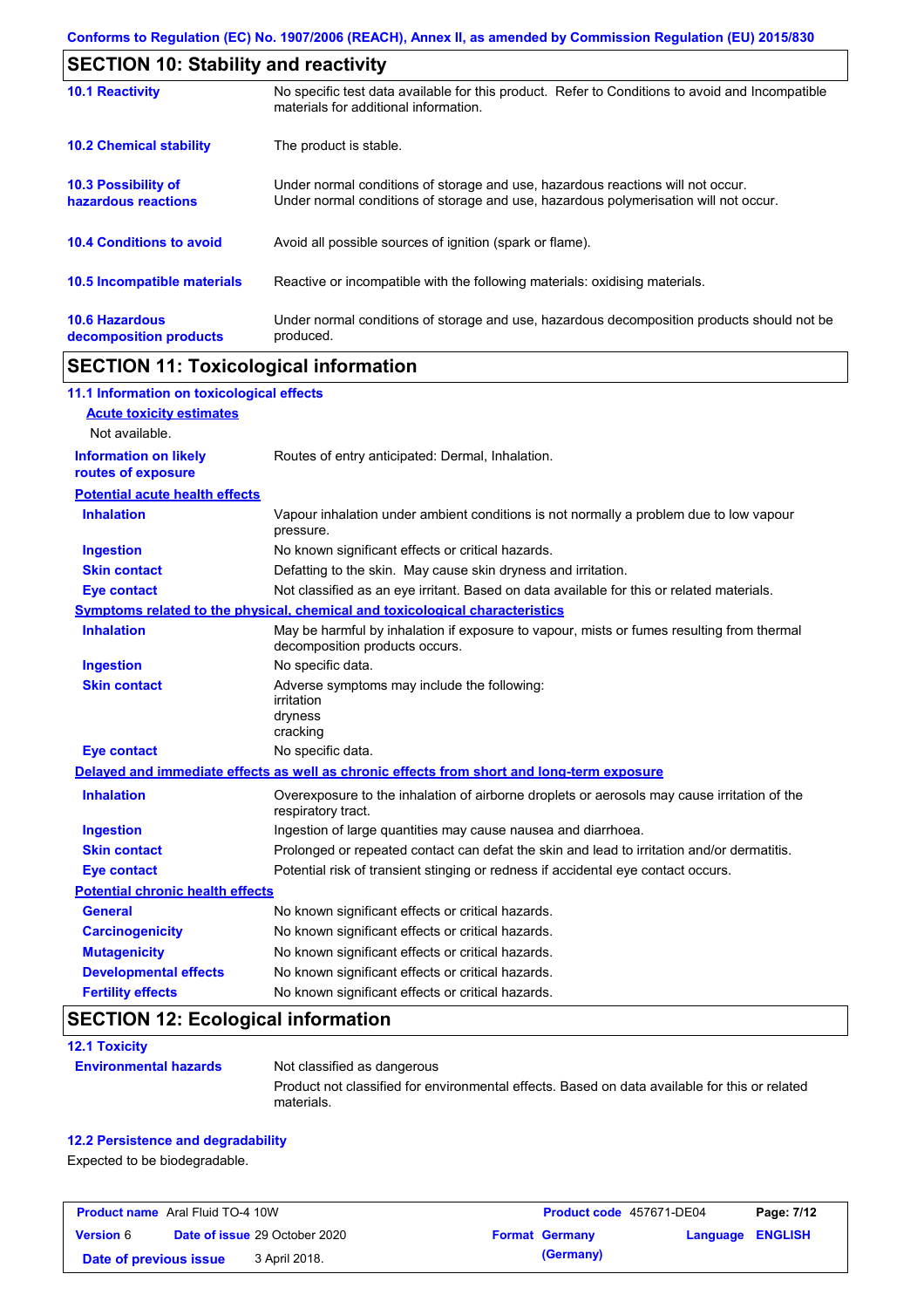## **SECTION 12: Ecological information**

**12.3 Bioaccumulative potential**

This product is not expected to bioaccumulate through food chains in the environment.

| <b>12.4 Mobility in soil</b>                                         |                                                                      |
|----------------------------------------------------------------------|----------------------------------------------------------------------|
| <b>Soil/water partition</b><br><b>coefficient</b> (K <sub>oc</sub> ) | Not available.                                                       |
| <b>Mobility</b>                                                      | Spillages may penetrate the soil causing ground water contamination. |

### **12.5 Results of PBT and vPvB assessment**

Product does not meet the criteria for PBT or vPvB according to Regulation (EC) No. 1907/2006, Annex XIII.

### **12.6 Other adverse effects Other ecological information**

Spills may form a film on water surfaces causing physical damage to organisms. Oxygen transfer could also be impaired.

### **SECTION 13: Disposal considerations**

| <b>13.1 Waste treatment methods</b> |                                                                                                                                                                      |
|-------------------------------------|----------------------------------------------------------------------------------------------------------------------------------------------------------------------|
| <b>Product</b>                      |                                                                                                                                                                      |
| <b>Methods of disposal</b>          | Where possible, arrange for product to be recycled. Dispose of via an authorised person/<br>licensed waste disposal contractor in accordance with local regulations. |
| <b>Hazardous waste</b>              | Yes.                                                                                                                                                                 |
| European waste catalogue (EWC)      |                                                                                                                                                                      |
| <b>Waste code</b>                   | <b>Waste designation</b>                                                                                                                                             |
| 13 02 05*                           | Imineral-based non-chlorinated engine, gear and lubricating oils                                                                                                     |

However, deviation from the intended use and/or the presence of any potential contaminants may require an alternative waste disposal code to be assigned by the end user.

| <b>Packaging</b>           |                                                                                                                                                                                                                                         |
|----------------------------|-----------------------------------------------------------------------------------------------------------------------------------------------------------------------------------------------------------------------------------------|
| <b>Methods of disposal</b> | Where possible, arrange for product to be recycled. Dispose of via an authorised person/<br>licensed waste disposal contractor in accordance with local regulations.                                                                    |
| <b>Special precautions</b> | This material and its container must be disposed of in a safe way. Empty containers or liners<br>may retain some product residues. Avoid dispersal of spilt material and runoff and contact with<br>soil, waterways, drains and sewers. |
| <b>References</b>          | Commission 2014/955/EU<br>Directive 2008/98/EC                                                                                                                                                                                          |

# **SECTION 14: Transport information**

|                                           | <b>ADR/RID</b> | <b>ADN</b>     | <b>IMDG</b>    | <b>IATA</b>    |
|-------------------------------------------|----------------|----------------|----------------|----------------|
| 14.1 UN number                            | Not regulated. | Not regulated. | Not regulated. | Not regulated. |
| 14.2 UN proper<br>shipping name           |                |                | -              |                |
| <b>14.3 Transport</b><br>hazard class(es) |                |                | -              |                |
| <b>14.4 Packing</b><br>group              |                |                |                |                |
| 14.5<br><b>Environmental</b><br>hazards   | No.            | No.            | No.            | No.            |
| <b>Additional</b><br><b>information</b>   |                |                |                |                |

**14.6 Special precautions for user** Not available.

| <b>Product name</b> Aral Fluid TO-4 10W |  | Product code 457671-DE04             |  | Page: 8/12            |                  |  |
|-----------------------------------------|--|--------------------------------------|--|-----------------------|------------------|--|
| <b>Version</b> 6                        |  | <b>Date of issue 29 October 2020</b> |  | <b>Format Germany</b> | Language ENGLISH |  |
| Date of previous issue                  |  | 3 April 2018.                        |  | (Germany)             |                  |  |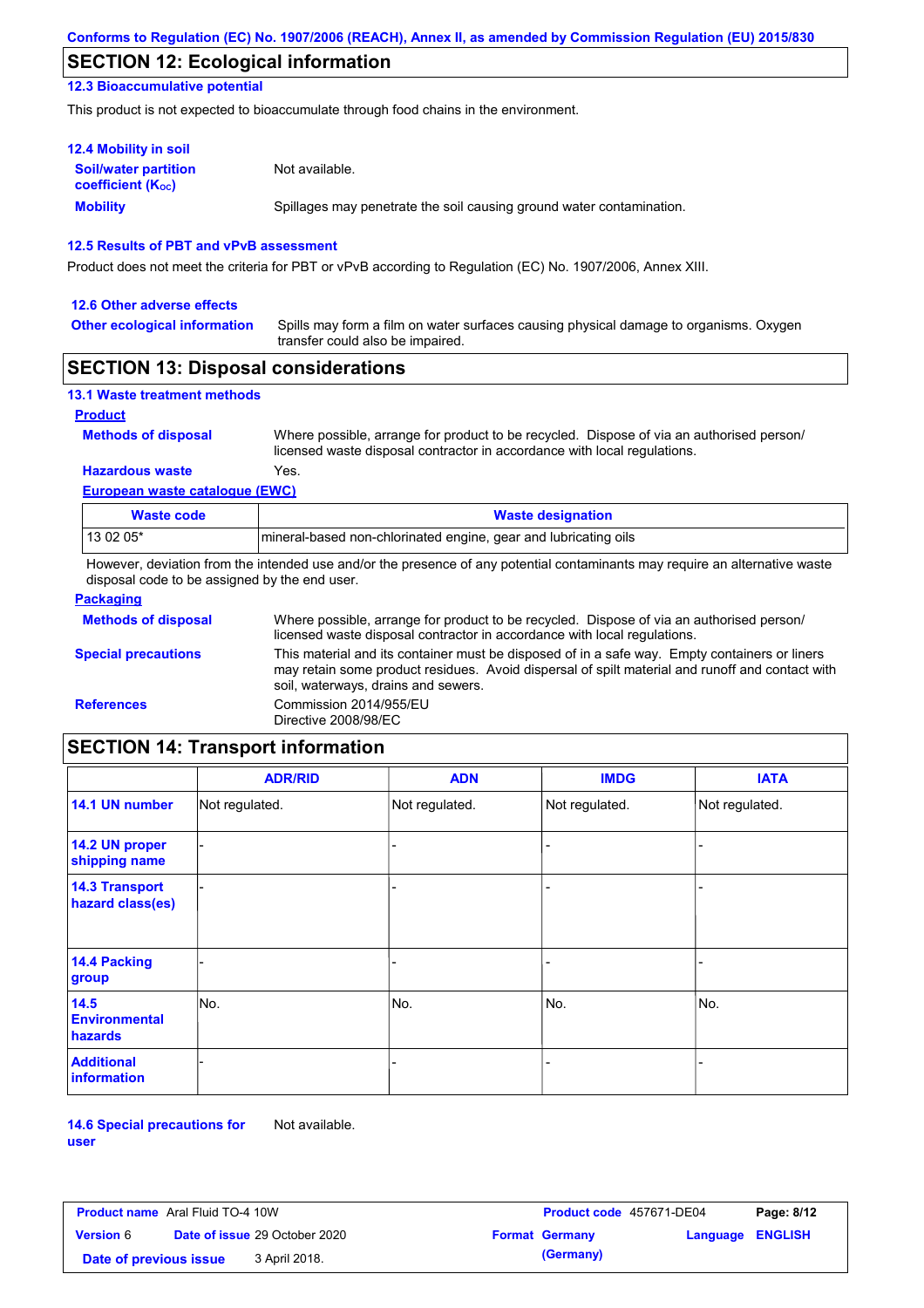## **SECTION 14: Transport information**

**14.7 Transport in bulk according to Annex II of Marpol and the IBC Code** Not available.

## **SECTION 15: Regulatory information**

|                                                                  | 15.1 Safety, health and environmental regulations/legislation specific for the substance or mixture                                                                                                                                                                                   |
|------------------------------------------------------------------|---------------------------------------------------------------------------------------------------------------------------------------------------------------------------------------------------------------------------------------------------------------------------------------|
| EU Regulation (EC) No. 1907/2006 (REACH)                         |                                                                                                                                                                                                                                                                                       |
|                                                                  | <b>Annex XIV - List of substances subject to authorisation</b>                                                                                                                                                                                                                        |
| <b>Annex XIV</b>                                                 |                                                                                                                                                                                                                                                                                       |
| None of the components are listed.                               |                                                                                                                                                                                                                                                                                       |
| <b>Substances of very high concern</b>                           |                                                                                                                                                                                                                                                                                       |
| None of the components are listed.                               |                                                                                                                                                                                                                                                                                       |
| <b>Other regulations</b>                                         |                                                                                                                                                                                                                                                                                       |
| <b>REACH Status</b>                                              | The company, as identified in Section 1, sells this product in the EU in compliance with the<br>current requirements of REACH.                                                                                                                                                        |
| <b>United States inventory</b><br>(TSCA 8b)                      | All components are active or exempted.                                                                                                                                                                                                                                                |
| <b>Australia inventory (AICS)</b>                                | All components are listed or exempted.                                                                                                                                                                                                                                                |
| <b>Canada inventory</b>                                          | All components are listed or exempted.                                                                                                                                                                                                                                                |
| <b>China inventory (IECSC)</b>                                   | At least one component is not listed.                                                                                                                                                                                                                                                 |
| <b>Japan inventory (ENCS)</b>                                    | All components are listed or exempted.                                                                                                                                                                                                                                                |
| <b>Korea inventory (KECI)</b>                                    | All components are listed or exempted.                                                                                                                                                                                                                                                |
| <b>Philippines inventory</b><br>(PICCS)                          | All components are listed or exempted.                                                                                                                                                                                                                                                |
| <b>Taiwan Chemical</b><br><b>Substances Inventory</b><br>(TCSI)  | All components are listed or exempted.                                                                                                                                                                                                                                                |
| Ozone depleting substances (1005/2009/EU)                        |                                                                                                                                                                                                                                                                                       |
| Not listed.                                                      |                                                                                                                                                                                                                                                                                       |
| <b>Prior Informed Consent (PIC) (649/2012/EU)</b><br>Not listed. |                                                                                                                                                                                                                                                                                       |
| <b>EU - Water framework directive - Priority substances</b>      |                                                                                                                                                                                                                                                                                       |
| Mone of the components are listed.                               |                                                                                                                                                                                                                                                                                       |
| <b>Seveso Directive</b>                                          |                                                                                                                                                                                                                                                                                       |
| This product is not controlled under the Seveso Directive.       |                                                                                                                                                                                                                                                                                       |
| <b>National regulations</b>                                      |                                                                                                                                                                                                                                                                                       |
| <b>Hazardous incident ordinance</b>                              |                                                                                                                                                                                                                                                                                       |
| <b>Hazard class for water</b>                                    | 1<br>(classified according AwSV)                                                                                                                                                                                                                                                      |
| <b>Prohibited Chemicals</b>                                      | When placed on the market in Germany, this product is not subject to the Prohibited Chemicals                                                                                                                                                                                         |
| <b>Regulation</b><br>(ChemVerbotsV)                              | Regulation (ChemVerbotsV).                                                                                                                                                                                                                                                            |
| <b>Occupational restrictions</b>                                 | Observe employment restrictions in the following:<br>Gesetz zum Schutz der arbeitenden Jugend (Jugendarbeitsschutzgesetz - JArbSchG)<br>Gesetz zum Schutz von Müttern bei der Arbeit, in der Ausbildung und im Studium<br>(Mutterschutzgesetz – MuSchG)                               |
| <b>15.2 Chemical safety</b><br>assessment                        | A Chemical Safety Assessment has been carried out for one or more of the substances within<br>this mixture. A Chemical Safety Assessment has not been carried out for the mixture itself.                                                                                             |
| <b>SECTION 16: Other information</b>                             |                                                                                                                                                                                                                                                                                       |
| <b>Abbreviations and acronyms</b>                                | ADN = European Provisions concerning the International Carriage of Dangerous Goods by<br>Inland Waterway<br>ADR = The European Agreement concerning the International Carriage of Dangerous Goods by<br>Road<br>ATE = Acute Toxicity Estimate<br><b>BCF = Bioconcentration Factor</b> |

- CAS = Chemical Abstracts Service
- CLP = Classification, Labelling and Packaging Regulation [Regulation (EC) No. 1272/2008]

| <b>Product name</b> Aral Fluid TO-4 10W |                                      | <b>Product code</b> 457671-DE04 |                  | Page: 9/12 |
|-----------------------------------------|--------------------------------------|---------------------------------|------------------|------------|
| <b>Version</b> 6                        | <b>Date of issue 29 October 2020</b> | <b>Format Germany</b>           | Language ENGLISH |            |
| Date of previous issue                  | 3 April 2018.                        | (Germany)                       |                  |            |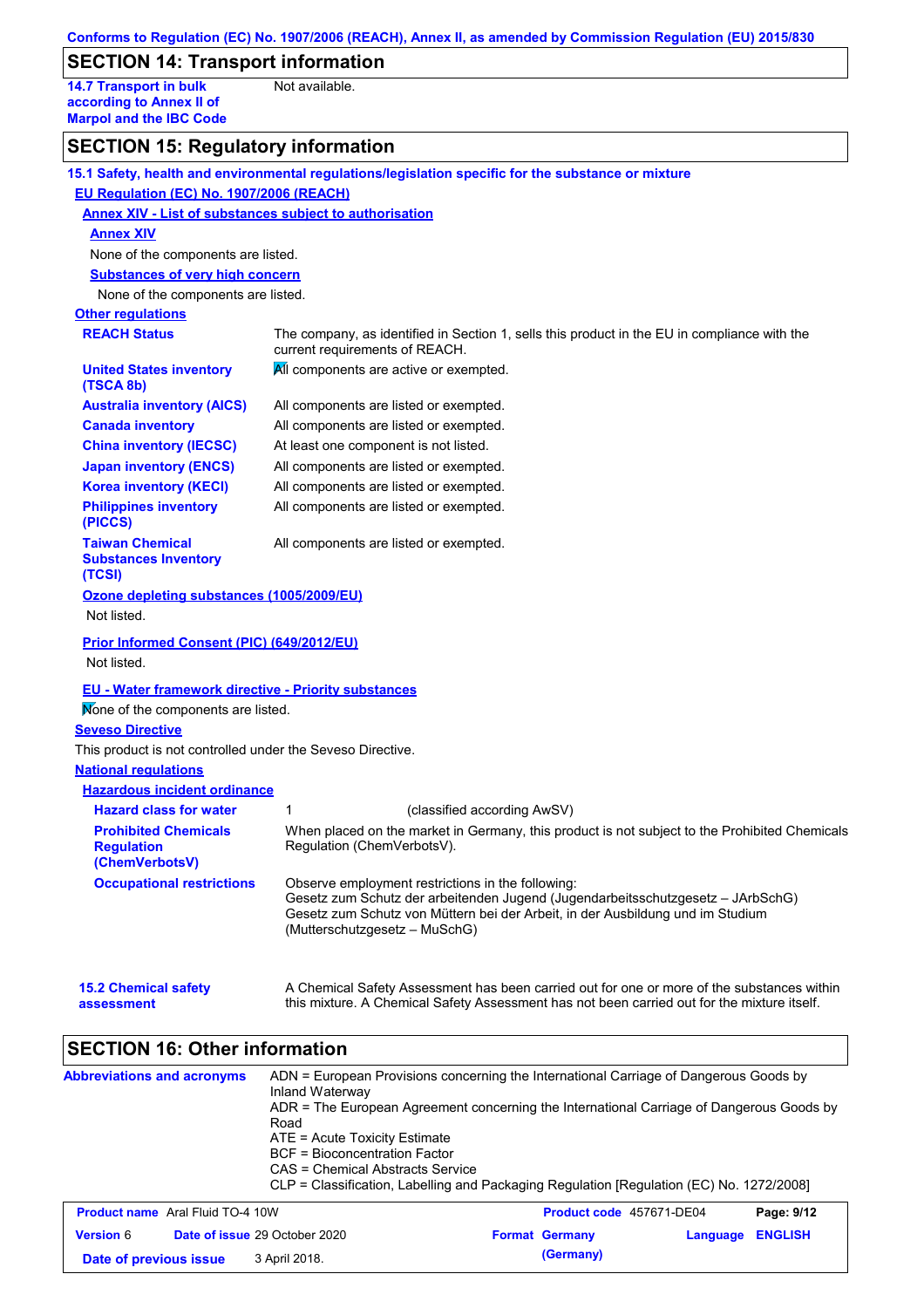### **SECTION 16: Other information**

CSA = Chemical Safety Assessment CSR = Chemical Safety Report DMEL = Derived Minimal Effect Level DNEL = Derived No Effect Level EINECS = European Inventory of Existing Commercial chemical Substances ES = Exposure Scenario EUH statement = CLP-specific Hazard statement EWC = European Waste Catalogue GHS = Globally Harmonized System of Classification and Labelling of Chemicals IATA = International Air Transport Association IBC = Intermediate Bulk Container IMDG = International Maritime Dangerous Goods LogPow = logarithm of the octanol/water partition coefficient MARPOL = International Convention for the Prevention of Pollution From Ships, 1973 as modified by the Protocol of 1978. ("Marpol" = marine pollution) OECD = Organisation for Economic Co-operation and Development PBT = Persistent, Bioaccumulative and Toxic PNEC = Predicted No Effect Concentration REACH = Registration, Evaluation, Authorisation and Restriction of Chemicals Regulation [Regulation (EC) No. 1907/2006] RID = The Regulations concerning the International Carriage of Dangerous Goods by Rail RRN = REACH Registration Number SADT = Self-Accelerating Decomposition Temperature SVHC = Substances of Very High Concern STOT-RE = Specific Target Organ Toxicity - Repeated Exposure STOT-SE = Specific Target Organ Toxicity - Single Exposure TWA = Time weighted average UN = United Nations UVCB = Complex hydrocarbon substance VOC = Volatile Organic Compound vPvB = Very Persistent and Very Bioaccumulative Varies = may contain one or more of the following 64741-88-4 / RRN 01-2119488706-23, 64741-89-5 / RRN 01-2119487067-30, 64741-95-3 / RRN 01-2119487081-40, 64741-96-4/ RRN 01-2119483621-38, 64742-01-4 / RRN 01-2119488707-21, 64742-44-5 / RRN 01-2119985177-24, 64742-45-6, 64742-52-5 / RRN 01-2119467170-45, 64742-53-6 / RRN 01-2119480375-34, 64742-54-7 / RRN 01-2119484627-25, 64742-55-8 / RRN 01-2119487077-29, 64742-56-9 / RRN 01-2119480132-48, 64742-57-0 / RRN 01-2119489287-22, 64742-58-1, 64742-62-7 / RRN 01-2119480472-38, 64742-63-8, 64742-65-0 / RRN 01-2119471299-27, 64742-70-7 / RRN 01-2119487080-42, 72623-85-9 / RRN 01-2119555262-43, 72623-86-0 / RRN 01-2119474878-16, 72623-87-1 / RRN 01-2119474889-13

**Procedure used to derive the classification according to Regulation (EC) No. 1272/2008 [CLP/GHS]**

| <b>Classification</b>                                                  | <b>Justification</b>                                                                                                                                 |  |  |
|------------------------------------------------------------------------|------------------------------------------------------------------------------------------------------------------------------------------------------|--|--|
|                                                                        |                                                                                                                                                      |  |  |
| H318<br>H411<br>H413                                                   | Causes serious eye damage.<br>Toxic to aquatic life with long lasting effects.<br>May cause long lasting harmful effects to aquatic life.            |  |  |
| Aquatic Chronic 2, H411<br>Aquatic Chronic 4, H413<br>Eye Dam. 1, H318 | LONG-TERM (CHRONIC) AQUATIC HAZARD - Category 2<br>LONG-TERM (CHRONIC) AQUATIC HAZARD - Category 4<br>SERIOUS EYE DAMAGE/EYE IRRITATION - Category 1 |  |  |
|                                                                        |                                                                                                                                                      |  |  |
| 29/10/2020.                                                            |                                                                                                                                                      |  |  |
| 03/04/2018.                                                            |                                                                                                                                                      |  |  |
| <b>Product Stewardship</b>                                             |                                                                                                                                                      |  |  |
|                                                                        |                                                                                                                                                      |  |  |

**Indicates information that has changed from previously issued version.**

#### **Notice to reader**

All reasonably practicable steps have been taken to ensure this data sheet and the health, safety and environmental information contained in it is accurate as of the date specified below. No warranty or representation, express or implied is made as to the accuracy or completeness of the data and information in this data sheet.

The data and advice given apply when the product is sold for the stated application or applications. You should not use the product other than for the stated application or applications without seeking advice from BP Group.

It is the user's obligation to evaluate and use this product safely and to comply with all applicable laws and regulations. The BP Group shall not be responsible for any damage or injury resulting from use, other than the stated product use of the material, from any failure to adhere to recommendations, or from any hazards inherent in the nature of the material. Purchasers of the product for supply to a third party for use at work, have a duty to take all necessary steps to ensure that any person handling or

| <b>Product name</b> Aral Fluid TO-4 10W |  | <b>Product code</b> 457671-DE04      |  | Page: 10/12           |                  |  |
|-----------------------------------------|--|--------------------------------------|--|-----------------------|------------------|--|
| <b>Version 6</b>                        |  | <b>Date of issue 29 October 2020</b> |  | <b>Format Germany</b> | Language ENGLISH |  |
| Date of previous issue                  |  | 3 April 2018.                        |  | (Germany)             |                  |  |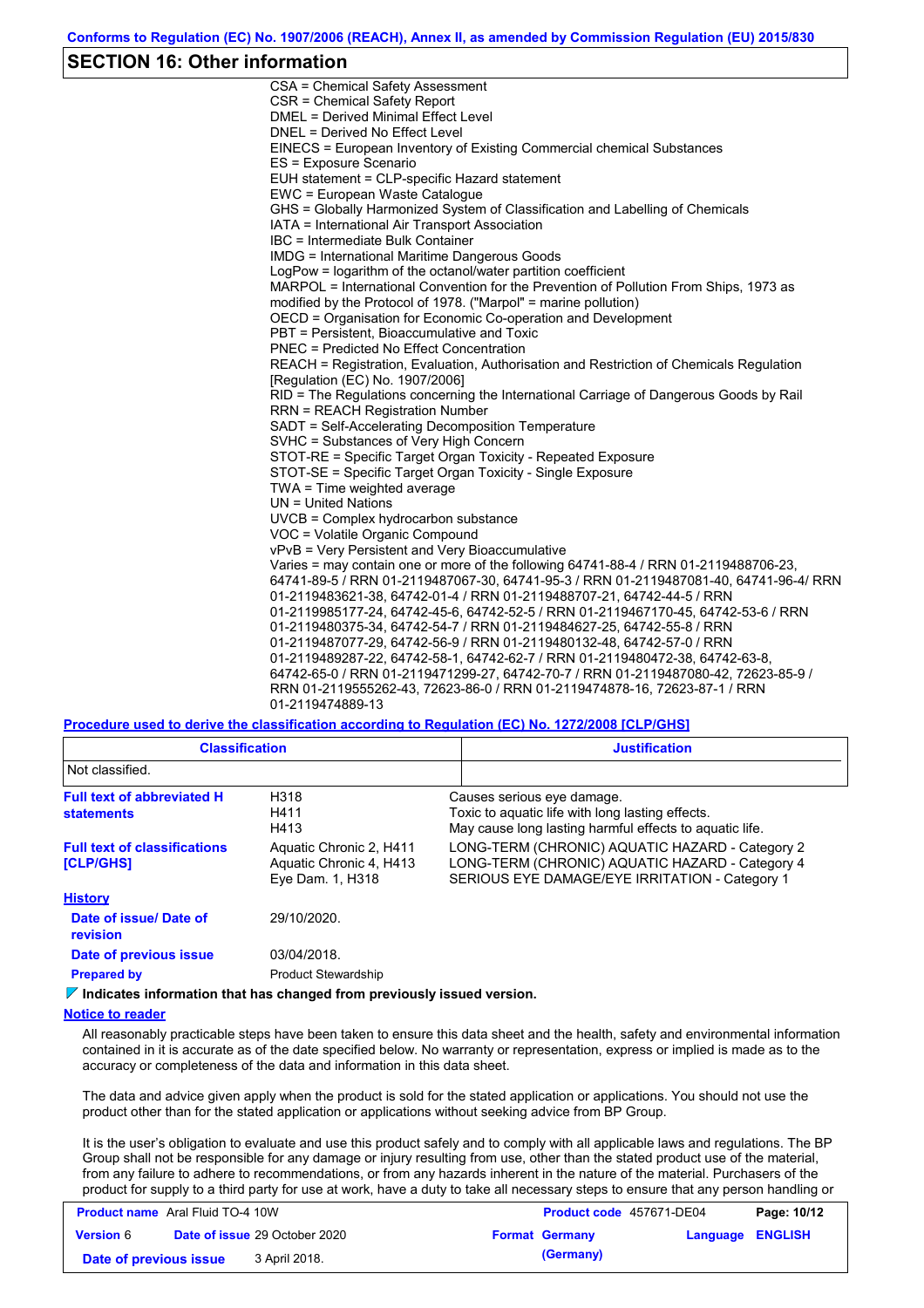## **SECTION 16: Other information**

using the product is provided with the information in this sheet. Employers have a duty to tell employees and others who may be affected of any hazards described in this sheet and of any precautions that should be taken. You can contact the BP Group to ensure that this document is the most current available. Alteration of this document is strictly prohibited.

| <b>Product name</b> Aral Fluid TO-4 10W |  |                                      | <b>Product code</b> 457671-DE04 |                       | Page: 11/12      |  |
|-----------------------------------------|--|--------------------------------------|---------------------------------|-----------------------|------------------|--|
| <b>Version 6</b>                        |  | <b>Date of issue 29 October 2020</b> |                                 | <b>Format Germany</b> | Language ENGLISH |  |
| Date of previous issue                  |  | 3 April 2018.                        |                                 | (Germany)             |                  |  |